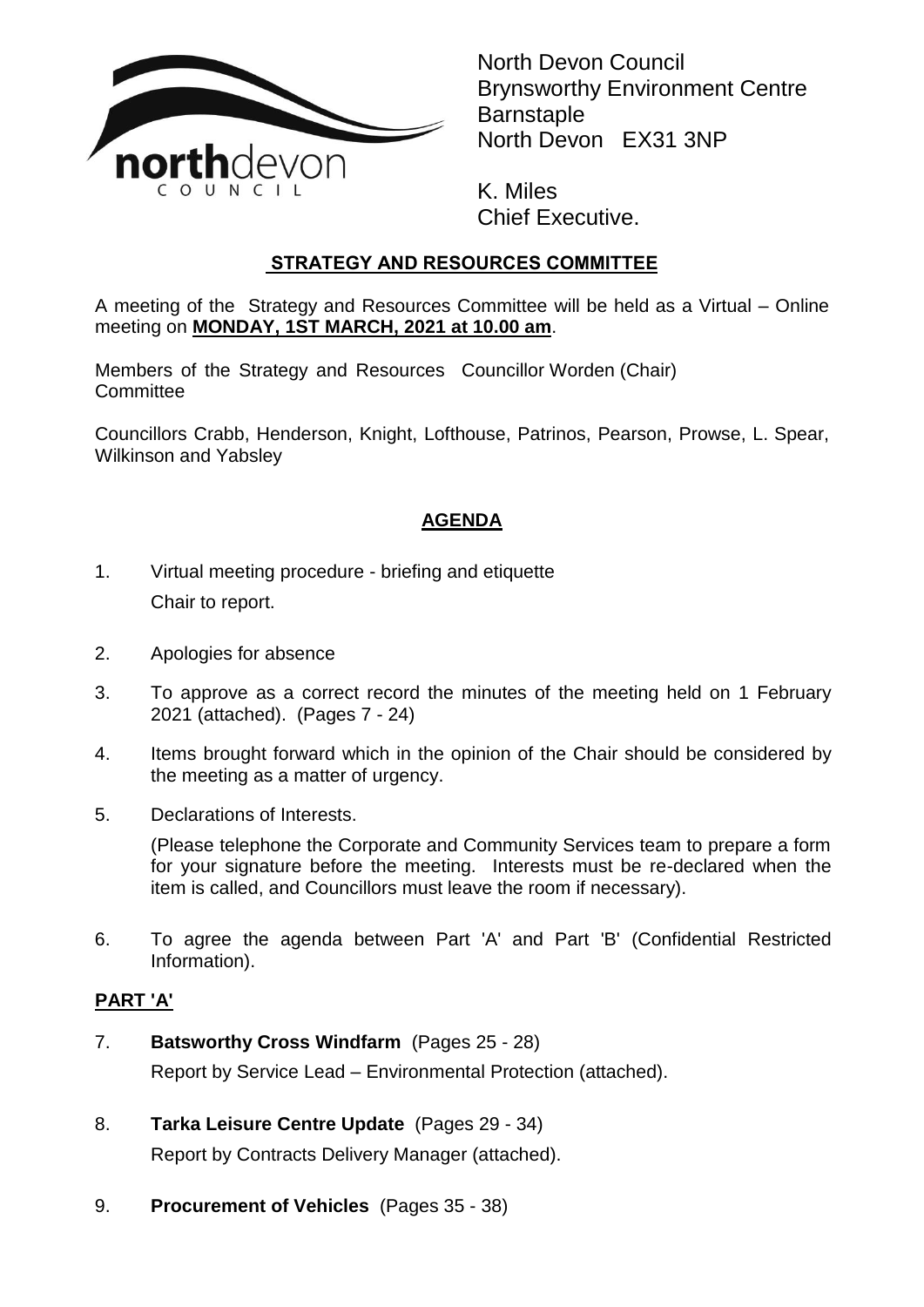Report by Chief Executive (attached).

- 10. **Rural Settlement List** (Pages 39 44) Report by Head of Resources (attached).
- 11. **Business Grants** (Pages 45 100) Report by Head of Resources (attached).
- 12. **Council Tax Discounts** (Pages 101 104) Report by Revenues and Benefits Manager (attached).
- 13. **Car Parking Charges** (Pages 105 108) Report by Chief Executive, (attached).

# **PART 'B' (CONFIDENTIAL RESTRICTED INFORMATION)**

Nil.

### **If you have any enquiries about this agenda, please contact Corporate and Community Services, telephone 01271 388253**

19.02.21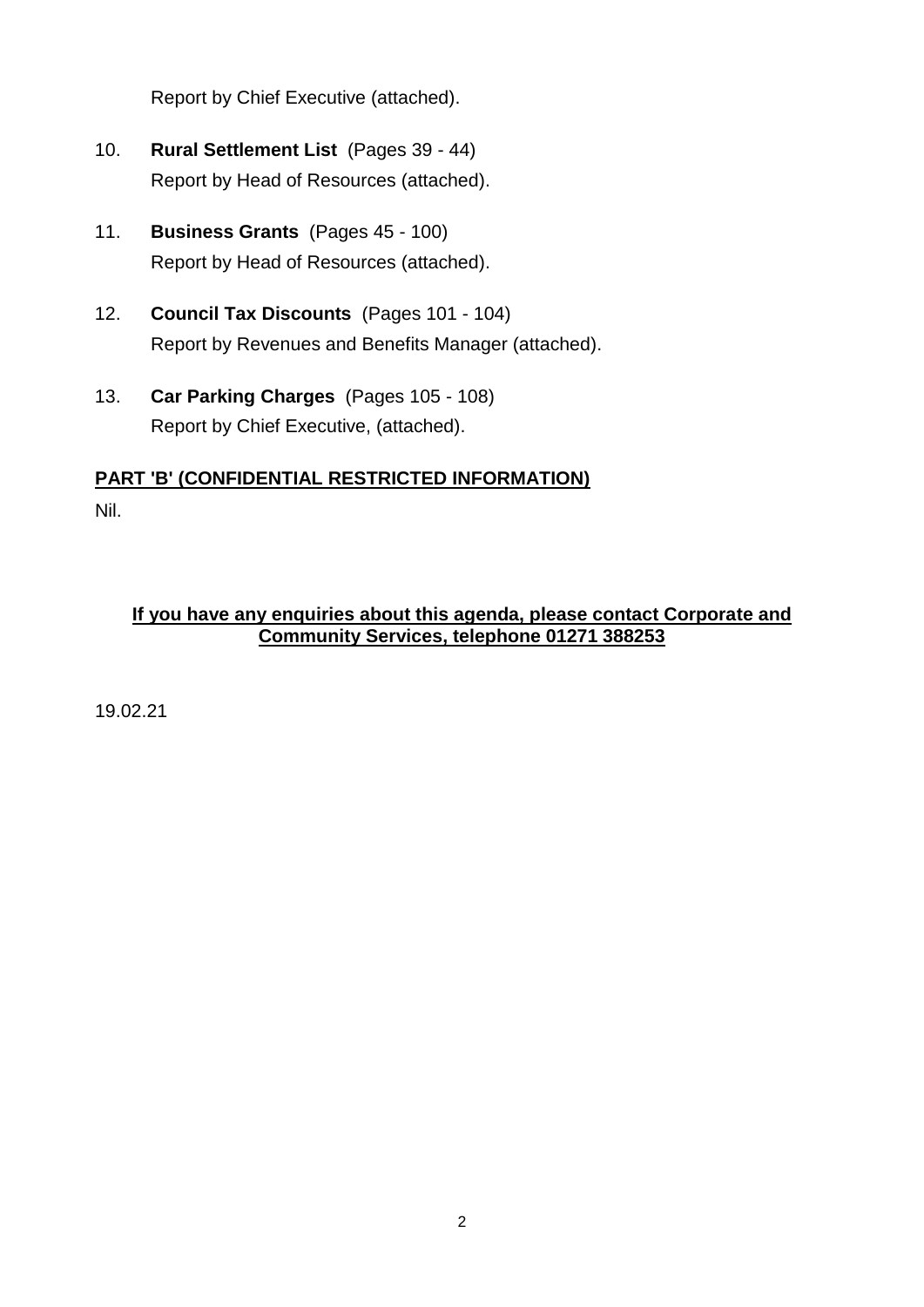

#### **North Devon Council protocol on recording/filming at Council meetings**

The Council is committed to openness and transparency in its decision-making. Recording is permitted at Council meetings that are open to the public. The Council understands that some members of the public attending its meetings may not wish to be recorded. The Chairman of the meeting will make sure any request not to be recorded is respected.

The rules that the Council will apply are:

- 1. The recording must be overt (clearly visible to anyone at the meeting) and must not disrupt proceedings. The Council will put signs up at any meeting where we know recording is taking place and a reminder will be issued at the commencement of virtual meetings.
- 2. The Chairman of the meeting has absolute discretion to stop or suspend recording if, in their opinion, continuing to do so would prejudice proceedings at the meeting or if the person recording is in breach of these rules.
- 3. We will ask for recording to stop if the meeting goes into 'part B' where the public is excluded for confidentiality reasons. In such a case, the person filming should leave the room ensuring all recording equipment is switched off. In a virtual meeting the public will be excluded from the meeting while in Part B.
- 4. Any member of the public has the right not to be recorded. We ensure that agendas for, and signage at, Council meetings make it clear that recording can take place – anyone not wishing to be recorded must advise the Chairman at the earliest opportunity. Public contributions to virtual meetings will be recorded, unless, at the Chair's discretion, recording is deemed in appropriate in accordance with point 2 above.
- 5. The recording should not be edited in a way that could lead to misinterpretation or misrepresentation of the proceedings or in a way that ridicules or shows a lack of respect for those in the recording. The Council would expect any recording in breach of these rules to be removed from public view.

#### **Notes for guidance:**

Please contact either our Corporate and Community Services team or our Communications team in advance of the meeting you wish to record at so we can make all the necessary arrangements for you on the day.

North Devon Virtual Meeting Protocol Found Here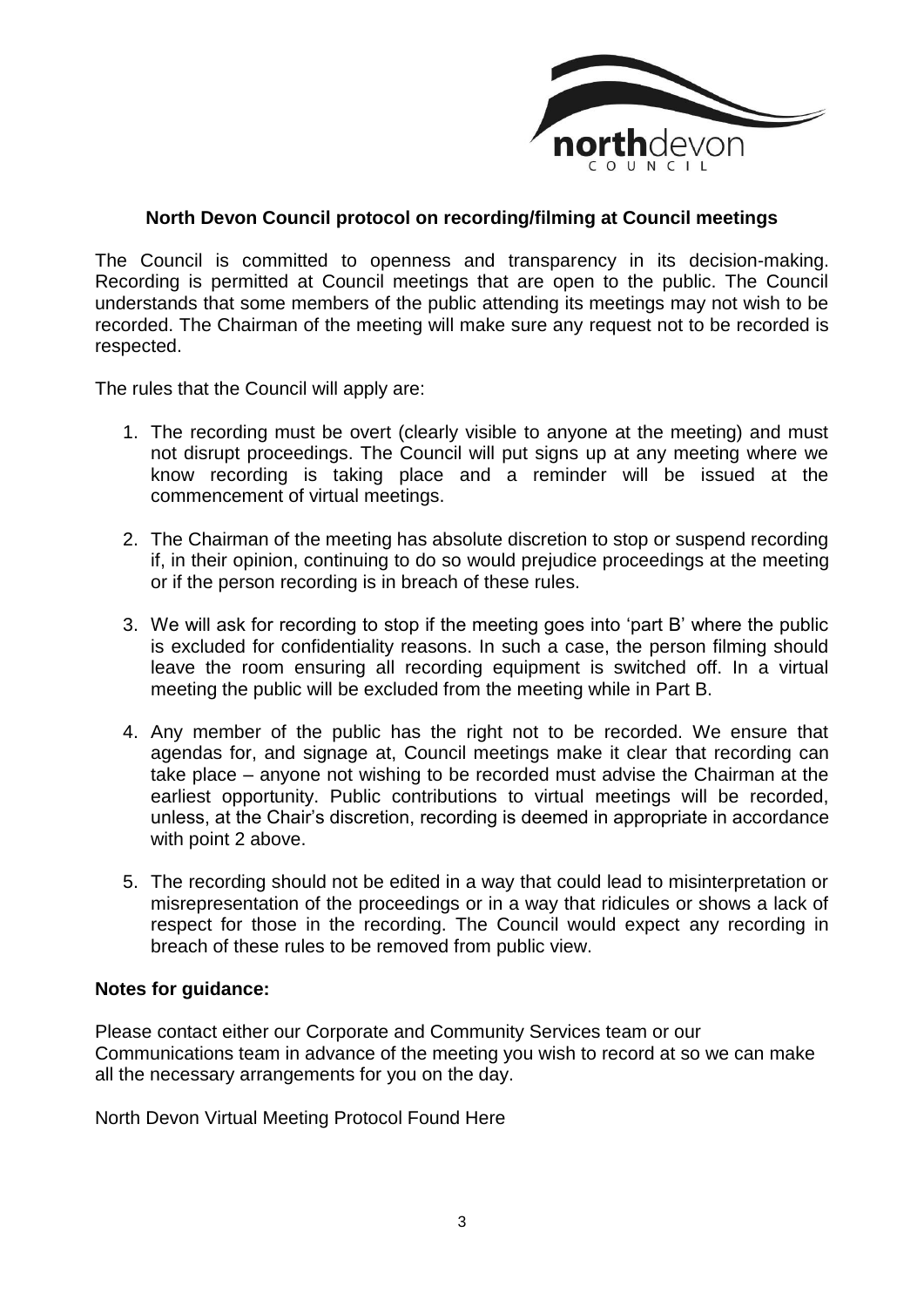For more information contact the Corporate and Community Services team on **01271 388253** or email **memberservices@northdevon.gov.uk** or the Communications Team on **01271 388278**, email **communications@northdevon.gov.uk**.